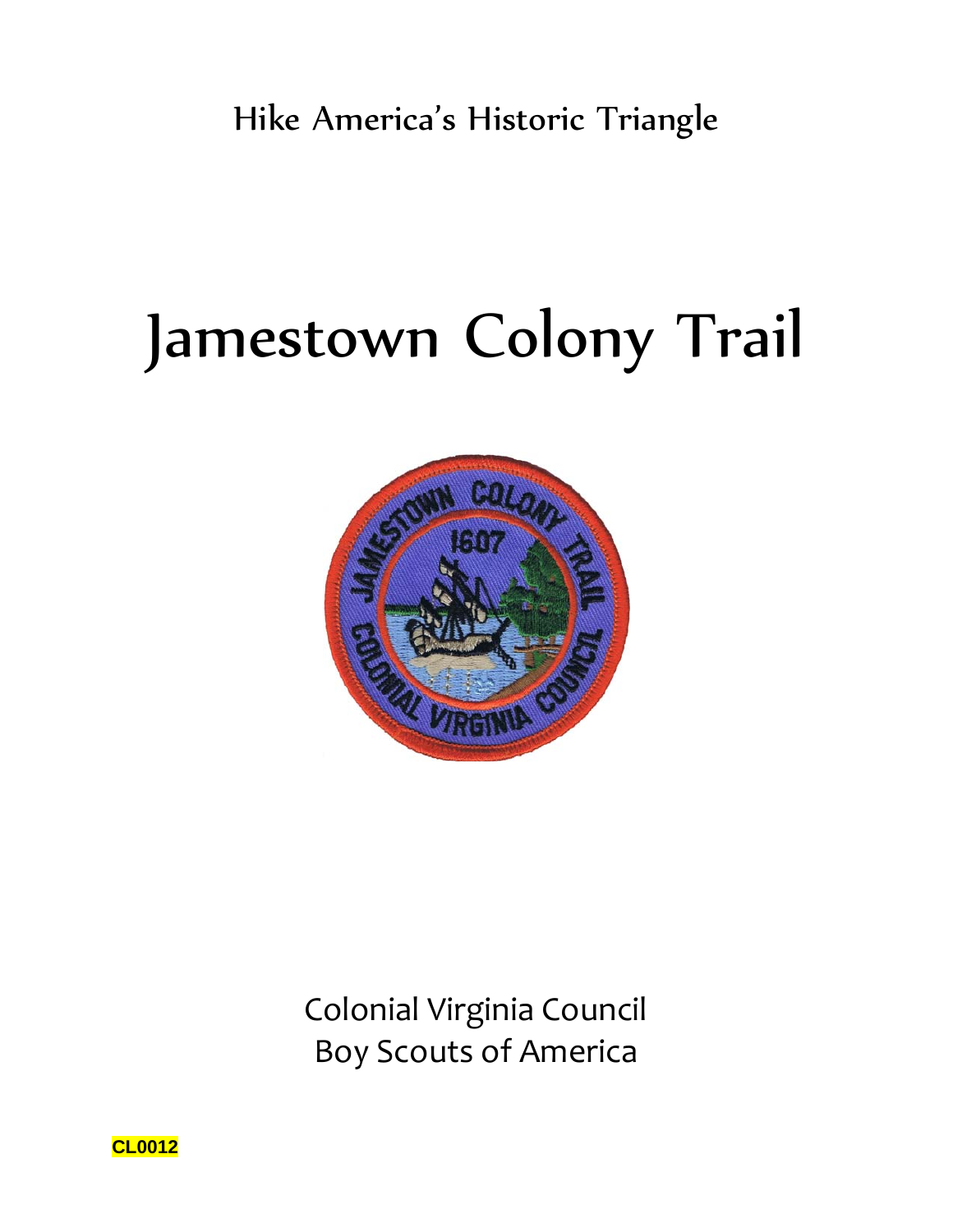# "Historic Jamestowne"

The Colonial Virginia Council is proud to offer you the opportunity to hike through Jamestown, part of America's Historic Triangle.

During your visit to Jamestown, you will retrace the steps of those who established the first permanent English settlement in North America. You will learn about the history, struggles and successes of those who lived here many years ago.

Completing the requirements of this award will take you through three different areas of this historic site; the Visitor Center, the Townsite (Old Towne and New Towne), and Island Drive.

This location is part of the National Park Service's Colonial National Historical Park and does have an entrance fee (sometimes waived for Scouts in uniform).

Begin your journey at the Visitor Center where you start by watching the orientation film Jamestown - America's Birthplace. From there, exit the back of the Visitor Center and proceed around the Townsite where you will find answers to the questions on the monuments and interpretive signs. Finally hike (or bike) the five mile loop of Island Drive obtaining answers from the signage along the route.

Upon completion of the hike and answering the questions from the three areas, unit leaders may obtain the award patch from the Colonial Virginia Council Scout Service Center located at:

11834 Canon Blvd. Suite L Newport News, VA 23606

Please call (757) 595-3356 for current hours, cost and availability.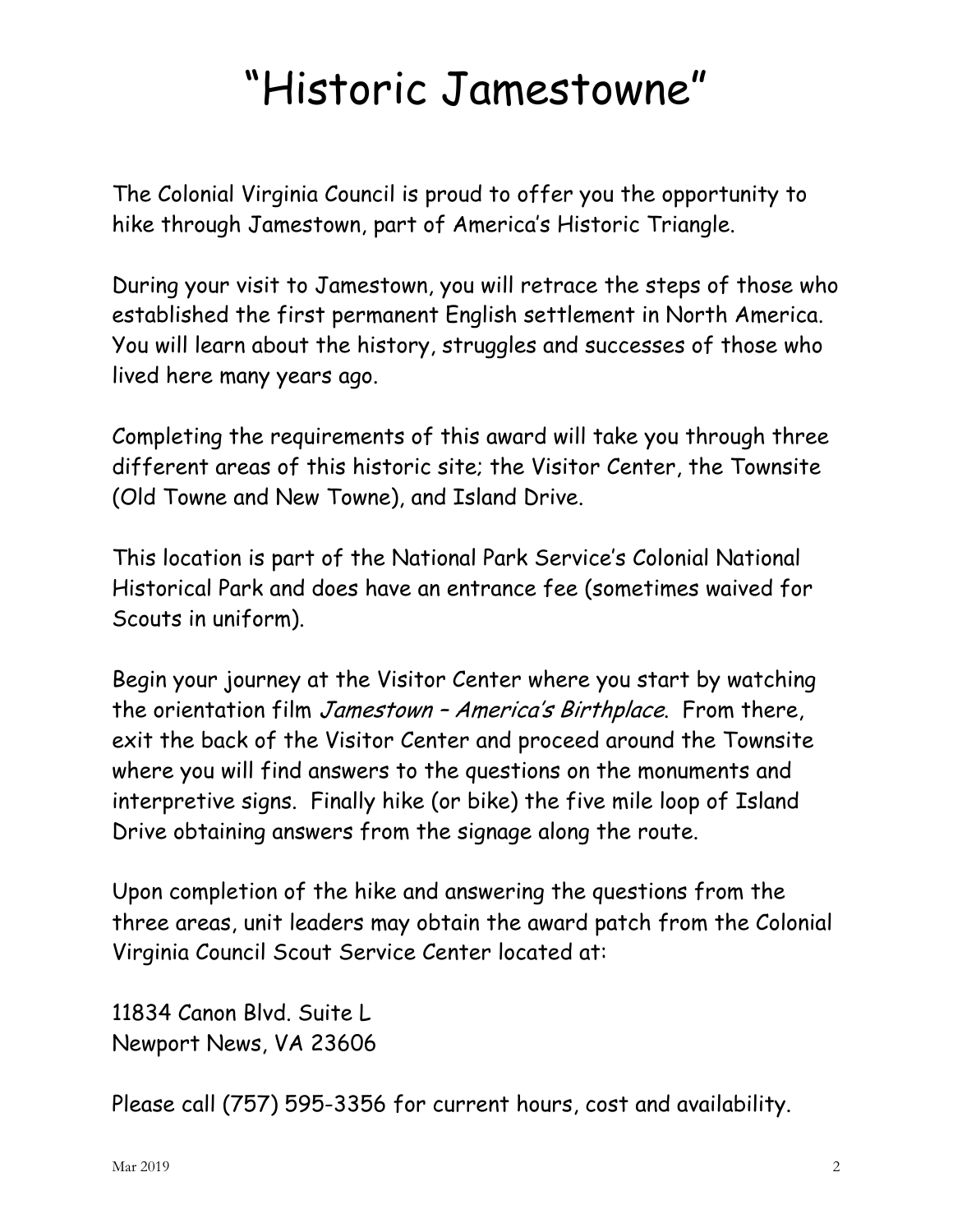## Jamestown - America's Birthplace

- 1. On May  $13<sup>th</sup>$ , 1607, how many English men and boys landed at the location that was later to be known as Jamestown?
- 2. What was the first English structure at Jamestown?
- 3. What three items did the English bring to trade for food?
- 4. What nearly wiped out the Colony in the first few years?
- 5. During the winter of 1609, hundreds died. CAPT John Smith reported the size of the Colony went from 500 to \_\_\_\_\_\_\_\_\_ survivors.
- 6. John Rolfe perfected a product that turned out to be Jamestown's single profitable export. What was that product?
- 7. In 1619, people from what continent arrived at the Colony?
- 8. Also in 1619, what did the Virginia Company send to the Colony to help it prosper?
- 9. Chief Opechancanough of the Powhatans led two major attacks against the Colony. As a result, what happened to Chief Opechancanough?
- 10. In 1676, Nathanial Bacon led a rebel army into Jamestown and demanded that Governor Berkley suppress the Virginia Indians. When the Governor refused, what did Nathanial Bacon do?
- 11. In 1699, the colonial leaders moved the General Assembly from Jamestown to where?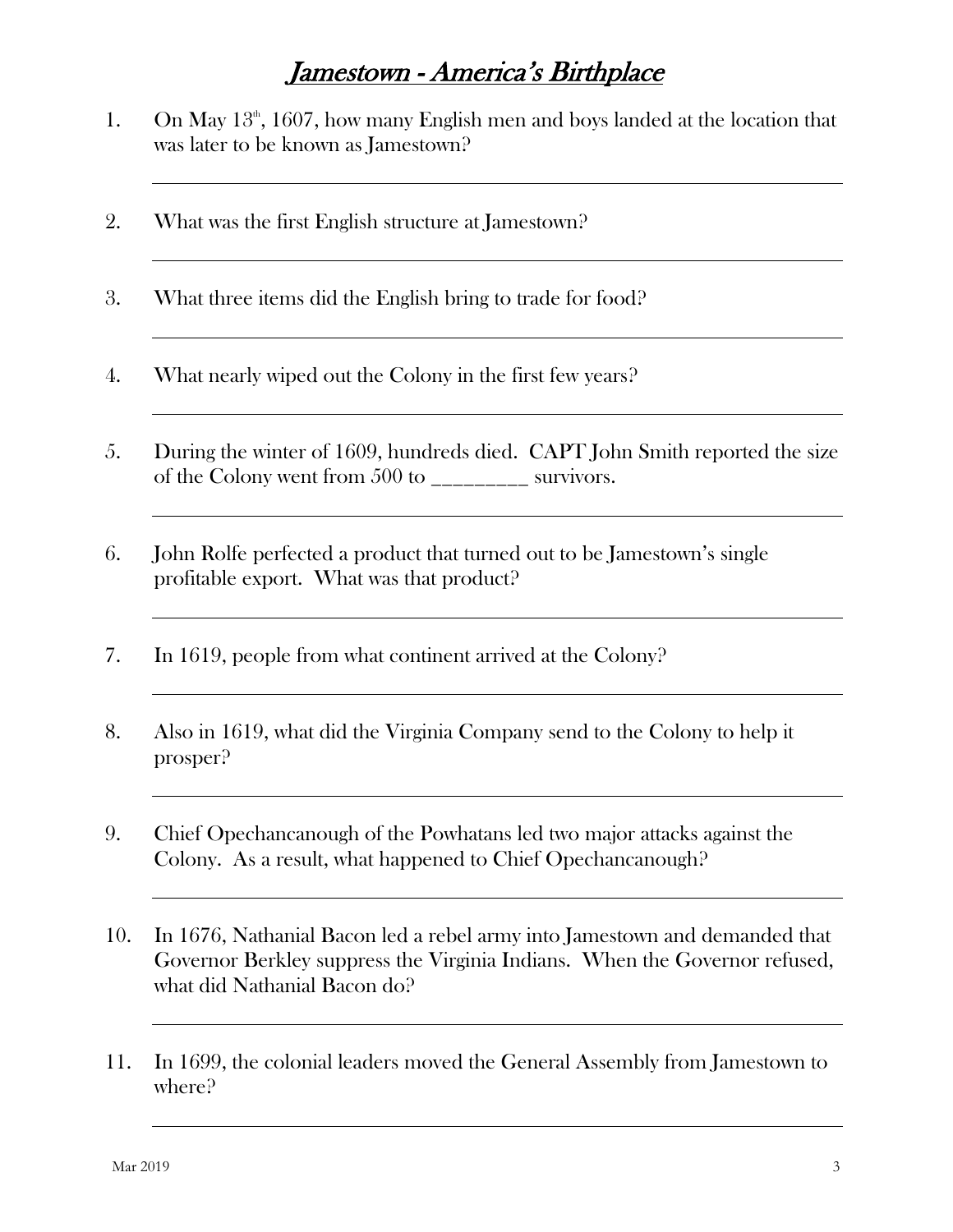## Old Towne – New Towne

- 1. What was the Tercentenary Monument erected to commemorate?
- 2. Who kidnapped Pocahontas and brought her to Jamestown?
- 3. The artifacts recovered from beneath the water table in the well were in pristine condition. What contributed to this?
- 4. One of the excavated burial shafts from 1607 revealed an item suggesting the person buried here was the first Jamestown settler killed in battle. What is the item?
- 5. The large wooden cross by the Archaerium marks the earliest what?
- 6. What is the historical significance of the spoon handle found in the yard of the Marable House?
- 7. What was John Jackson's profession?
- 8. What stamped "HH" was excavated at the Mary-Hartwell site?
- 9. What was the size of the Jamestown row house as prescribed by *The Town Act* of 1662?
- 10. What did Governor John Harvey receive as a reward for serving as a member of a royal commission investigating conditions in Virginia in 1624?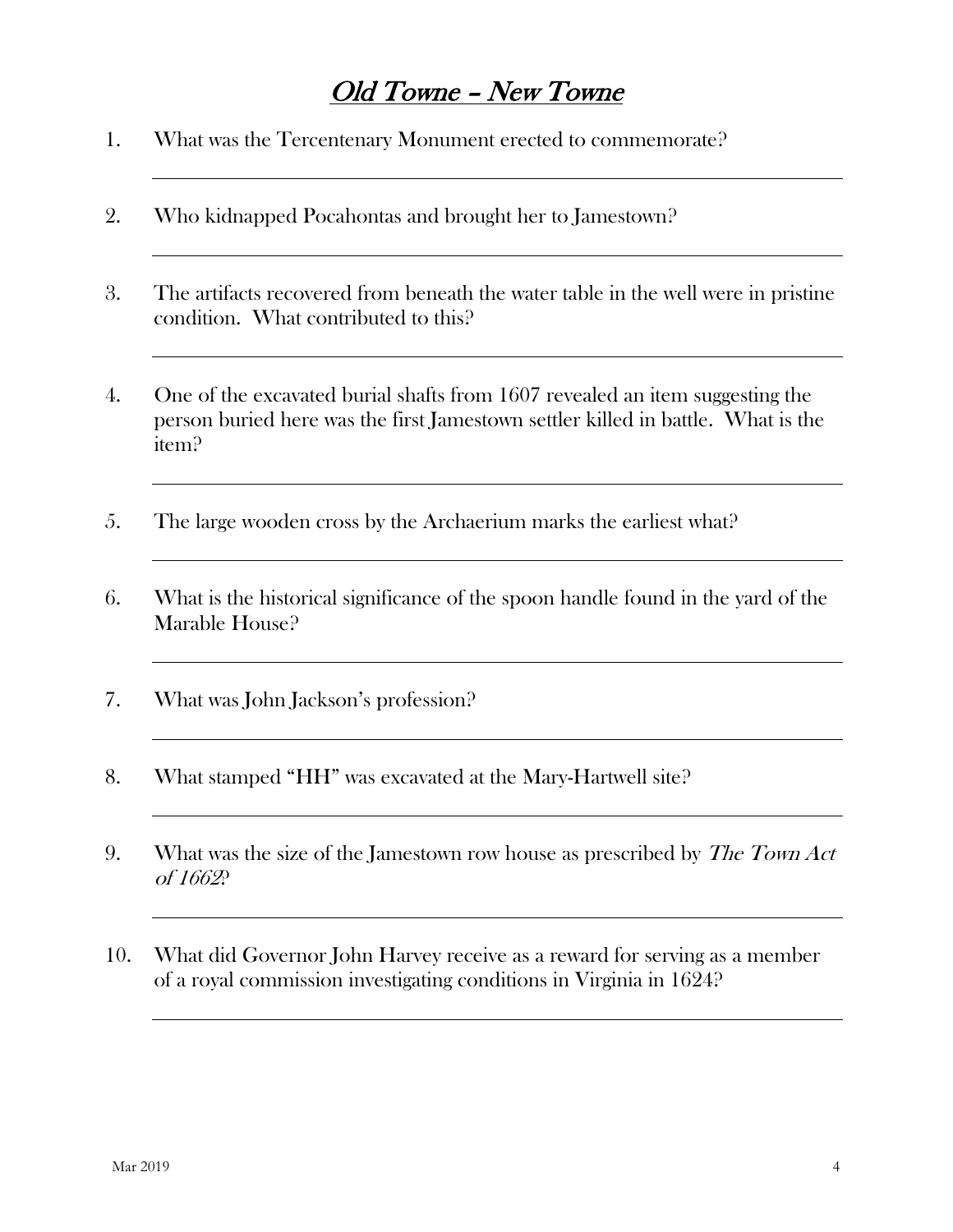#### Island Drive

- 1. Early African Residents: Who is the Governor referenced on the sign?
- 2. Plants from the Past: What is pictured on the right side of the sign?
- 3. A Site of Habitation: What revealed evidence of buried cornfields cultivated by American Indians long before the English arrived?
- 4. American Bald Eagles: What did CAPT John Smith call the bald eagle?
- 5. "Soile Fit to Produce": What survived from the 1930s as reminders of Jamestown's agricultural past?
- 6. Precious Plants: What did colonists describe to be "four times bigger and better than ours in England"?
- 7. The Changing Land: Today, what two factors continue to crumble Jamestown's riverfront?
- 8. Jamestown During the Civil War: What military unit is pictured on the sign?
- 9. Jamestown Suburbs: What was Mr. William Clayborne's profession?
- 10. Jamestown Island Drive: How many new archeological sites were discovered during the winter of 1994-1995?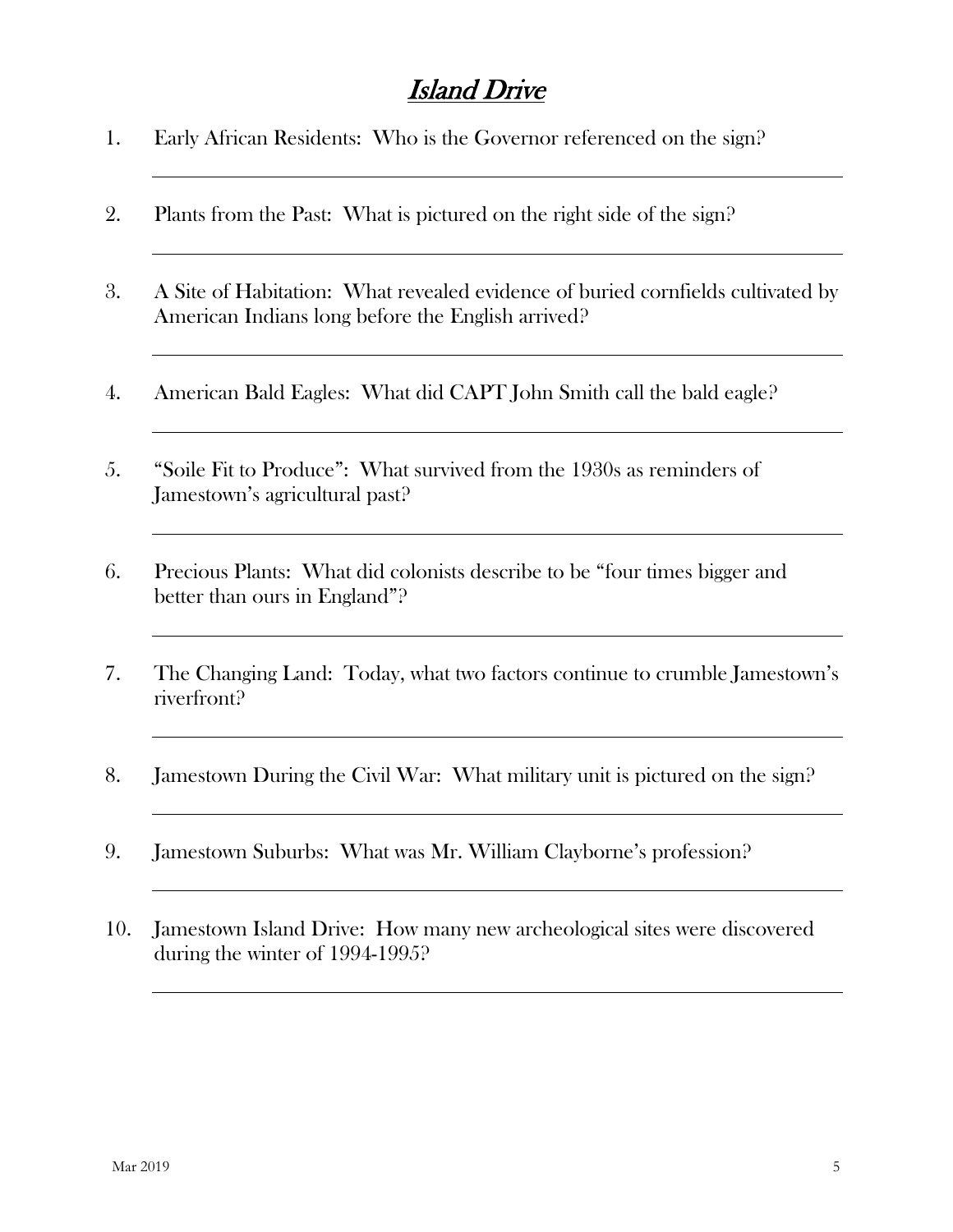#### Answer sheet

#### Jamestown America's Birthplace

- 1. 104
- 2. the fort
- 3. iron tools, copper and beads
- 4. starvation
- 5. 60
- 6. tobacco
- 7. Africa
- 8. 90 women
- 9. he was arrested, imprisoned and then assassinated
- 10. Bacon set fire to Jamestown
- 11. Williamsburg

#### Old Towne – New Town

- 1. the  $300<sup>th</sup>$  anniversary of settlement here
- 2. Captain Argall
- 3. the low oxygen level of the water
- 4. a Virginia Indian stone arrow point
- 5. known burial ground of the English in America
- 6. oldest, dated pewter artifact of North American origin in existence
- 7. gunsmith
- 8. wine bottle seal
- 9. "forty foot long, twenty foot wide"
- 10. land at the east end of New Towne

#### Island Drive

- 1. Sir George Yeardley
- 2. ragweed pollen
- 3. Soil core samples
- 4. "the greatest devourer"
- 5. remnants of plow rows
- 6. strawberries
- 7. natural erosion and waves from river traffic
- 8. 3<sup>rd</sup> U.S. Colored Cavalry
- 9. a surveyor
- 10. 58